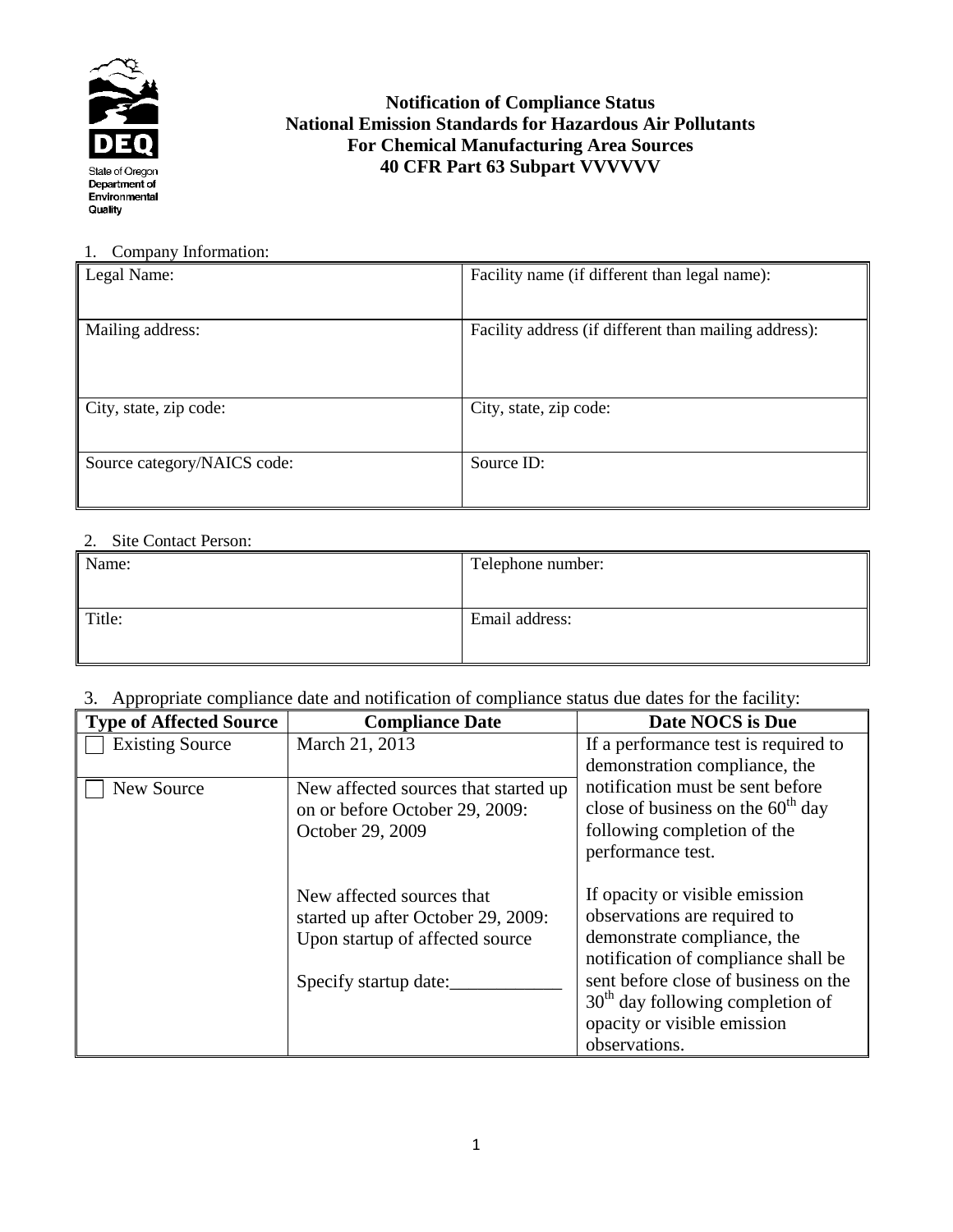## 4.Description of Operation:

| This facility uses, produces, or generates a Table 1 organic HAP: 1,3-butadiene, 1,3-        |
|----------------------------------------------------------------------------------------------|
| dichloropropene, acetaldehyde, chloroform, ethylene dichloride, hexachlorobenzene, methylene |
| chloride, or quinoline.                                                                      |
| This facility uses, produces, or generates a Table 1 metal HAP: arsenic compounds, cadmium   |
| compounds, chromium compounds, lead compounds, manganese compounds, nickel compounds.        |
| This facility uses, produces, or generates hydrazine.                                        |

5. HAP emissions (reported in units and averaging times and in accordance with the test methods specified in the standards):

| <b>HAP</b> | Emissions | Units | <b>Averaging Times</b> |
|------------|-----------|-------|------------------------|
|            |           |       |                        |
|            |           |       |                        |
|            |           |       |                        |
|            |           |       |                        |
|            |           |       |                        |

### 6. **Emission sources at the facility:**

| <b>Batch process vents</b>       | Bottoms receivers and/or surge control vessels             |
|----------------------------------|------------------------------------------------------------|
| Continues process vents          | Wastewater                                                 |
| <b>Halogenated process vents</b> | Transfer operations equipment (valves, pumps, compressors) |
| Storage vessels                  | Heat exchange systems                                      |

\_\_\_\_\_\_\_\_\_\_\_\_\_\_\_\_\_\_\_\_\_\_\_\_\_\_\_\_\_\_\_\_\_\_\_\_\_\_\_\_\_\_\_\_\_\_\_\_\_\_\_\_\_\_\_\_\_\_\_\_\_\_\_\_\_\_\_\_\_\_\_\_\_\_\_\_\_\_\_\_\_\_\_\_

\_\_\_\_\_\_\_\_\_\_\_\_\_\_\_\_\_\_\_\_\_\_\_\_\_\_\_\_\_\_\_\_\_\_\_\_\_\_\_\_\_\_\_\_\_\_\_\_\_\_\_\_\_\_\_\_\_\_\_\_\_\_\_\_\_\_\_\_\_\_\_\_\_\_\_\_\_\_\_\_\_\_\_\_

\_\_\_\_\_\_\_\_\_\_\_\_\_\_\_\_\_\_\_\_\_\_\_\_\_\_\_\_\_\_\_\_\_\_\_\_\_\_\_\_\_\_\_\_\_\_\_\_\_\_\_\_\_\_\_\_\_\_\_\_\_\_\_\_\_\_\_\_\_\_\_\_\_\_\_\_\_\_\_\_\_\_\_\_

\_\_\_\_\_\_\_\_\_\_\_\_\_\_\_\_\_\_\_\_\_\_\_\_\_\_\_\_\_\_\_\_\_\_\_\_\_\_\_\_\_\_\_\_\_\_\_\_\_\_\_\_\_\_\_\_\_\_\_\_\_\_\_\_\_\_\_\_\_\_\_\_\_\_\_\_\_\_\_\_\_\_\_\_

7. Brief description of operation (i.e., nature, size, design, and method of operation of the source):

8. If complying with the alternative standard as specified in Table 2 to the NESHAP for batch process vents, include the information specified in 40 CFR 63.1258(b)(5), as applicable. Include the information below or as an attachment.

|         |           |            | <b>Established Parameter</b> |       | <b>Monitored Parameter</b> |       |
|---------|-----------|------------|------------------------------|-------|----------------------------|-------|
|         | Monitored | Monitoring | Level                        |       | Level                      |       |
| Process | Parameter | Device     | Value(s)                     | Units | Value(s)                   | Units |
|         |           |            |                              |       |                            |       |
|         |           |            |                              |       |                            |       |
|         |           |            |                              |       |                            |       |
|         |           |            |                              |       |                            |       |
|         |           |            |                              |       |                            |       |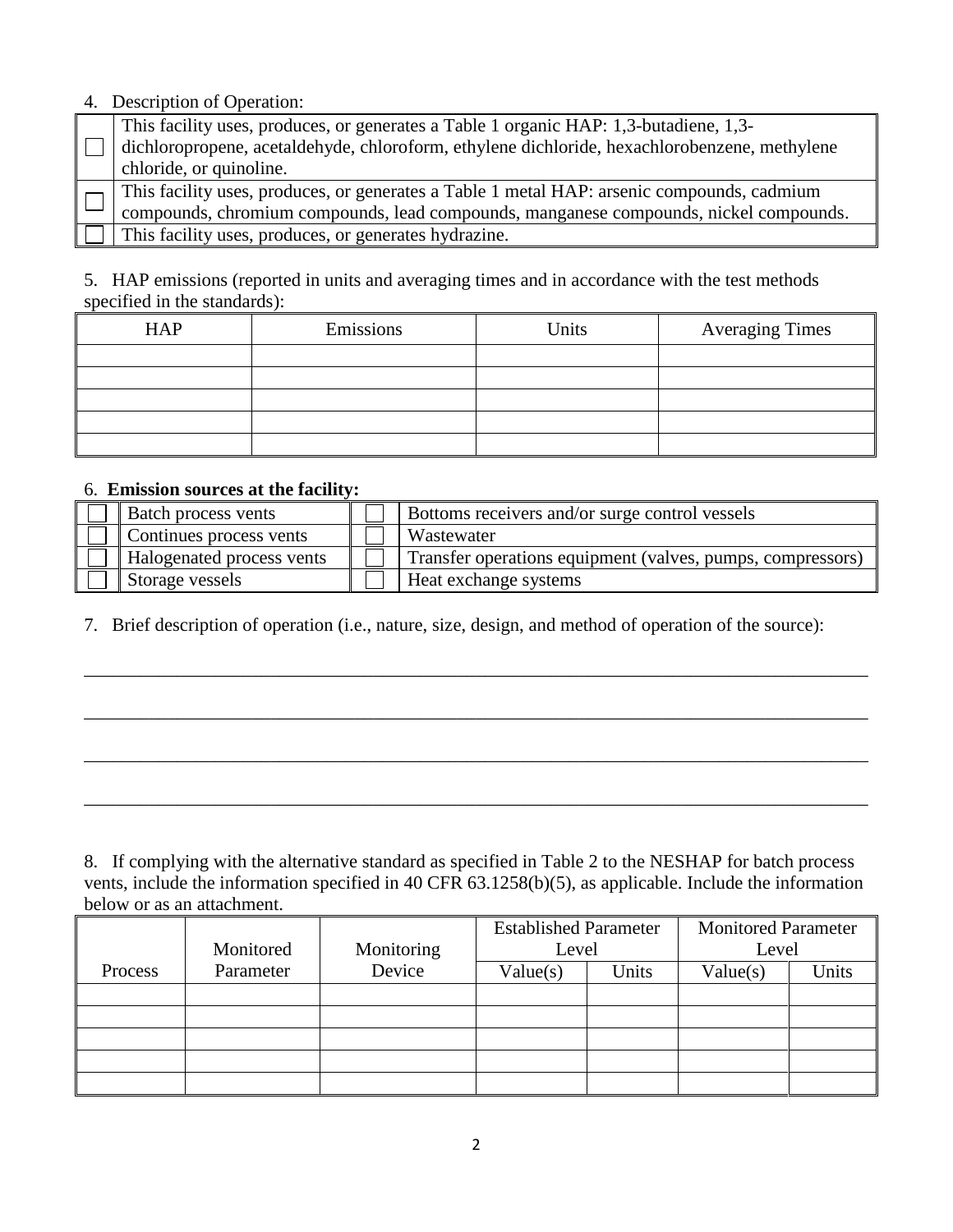9. If complying with the alternative standard as specified in Table 3 to the NESHAP for continuous process vents, provide the information specified in 40 CFR 63.1258(b)(5), as applicable. Either provide the information below or as an attachment.

|         |           |            | <b>Established Parameter</b> |       | <b>Monitored Parameter</b> |       |
|---------|-----------|------------|------------------------------|-------|----------------------------|-------|
|         | Monitored | Monitoring | Level                        |       | Level                      |       |
| Process | Parameter | Device     | Value(s)                     | Units | Value(s)                   | Units |
|         |           |            |                              |       |                            |       |
|         |           |            |                              |       |                            |       |
|         |           |            |                              |       |                            |       |
|         |           |            |                              |       |                            |       |
|         |           |            |                              |       |                            |       |

10. If you established an operating limit for a parameter that will not be monitored continuously in accordance with 40 CFR  $63.11496(g)(4)$  and  $63.2450(k)(6)$ , provide the information as specified in 40 CFR  $63.11496(g)(4)$  and  $63.2450(k)(6)$ . Provide the information below or as an attachment.

|         | Operating       | Measurement | <b>Established Parameter Level</b> |       | Monitored Parameter Level |       |
|---------|-----------------|-------------|------------------------------------|-------|---------------------------|-------|
| Process | Limit/Parameter | Frequency   | Value(s)                           | Jnits | Value(s)                  | Units |
|         |                 |             |                                    |       |                           |       |
|         |                 |             |                                    |       |                           |       |
|         |                 |             |                                    |       |                           |       |
|         |                 |             |                                    |       |                           |       |
|         |                 |             |                                    |       |                           |       |

# 11. List all transferred liquids that are reactive or resinous materials, as defined in 40 CFR 63.11502(b).

| Liquid | <b>Reactive or Resinous</b> |
|--------|-----------------------------|
|        |                             |
|        |                             |
|        |                             |
|        |                             |
|        |                             |
|        |                             |

12. If subject to 40 CFR Part 63 Subpart VVVVVV and another Federal standard (as described in 40 CFR 63.11500) and complying with the alternative standard as specified in Table 2 or Table 3 of 40 CFR Part 63 Subpart VVVVVV, provide a description of the alternative standard with which you will comply. The alternative standards must be at least as stringent as the corresponding requirements in 40 CFR Part 63 subpart VVVVVV.

\_\_\_\_\_\_\_\_\_\_\_\_\_\_\_\_\_\_\_\_\_\_\_\_\_\_\_\_\_\_\_\_\_\_\_\_\_\_\_\_\_\_\_\_\_\_\_\_\_\_\_\_\_\_\_\_\_\_\_\_\_\_\_\_\_\_\_\_\_\_\_\_\_\_\_\_\_\_\_\_\_\_\_\_

\_\_\_\_\_\_\_\_\_\_\_\_\_\_\_\_\_\_\_\_\_\_\_\_\_\_\_\_\_\_\_\_\_\_\_\_\_\_\_\_\_\_\_\_\_\_\_\_\_\_\_\_\_\_\_\_\_\_\_\_\_\_\_\_\_\_\_\_\_\_\_\_\_\_\_\_\_\_\_\_\_\_\_\_

\_\_\_\_\_\_\_\_\_\_\_\_\_\_\_\_\_\_\_\_\_\_\_\_\_\_\_\_\_\_\_\_\_\_\_\_\_\_\_\_\_\_\_\_\_\_\_\_\_\_\_\_\_\_\_\_\_\_\_\_\_\_\_\_\_\_\_\_\_\_\_\_\_\_\_\_\_\_\_\_\_\_\_\_

\_\_\_\_\_\_\_\_\_\_\_\_\_\_\_\_\_\_\_\_\_\_\_\_\_\_\_\_\_\_\_\_\_\_\_\_\_\_\_\_\_\_\_\_\_\_\_\_\_\_\_\_\_\_\_\_\_\_\_\_\_\_\_\_\_\_\_\_\_\_\_\_\_\_\_\_\_\_\_\_\_\_\_\_